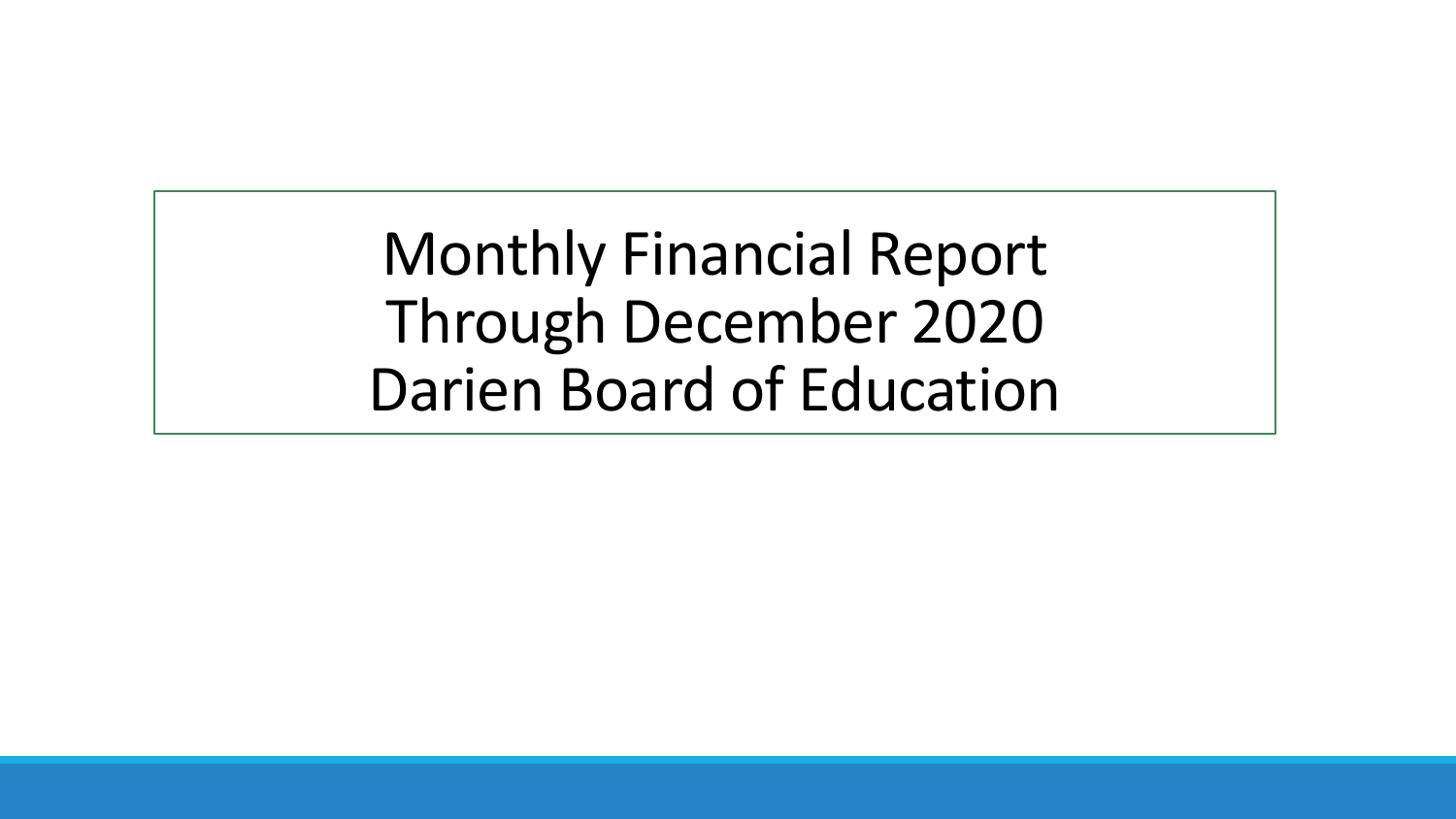## Highlights of Monthly Financial Report Through December 2020

The financial report currently shows a year-end deficit of **\$(2,092,166) or 2.04%.**

| RC's                          | <b>Forecast</b> |
|-------------------------------|-----------------|
| <b>General Education RC's</b> | \$363,544       |
| <b>Special Education RC's</b> | \$214,785       |
| Re-opening expenditures       | \$(2,670,495)   |
| <b>Total</b>                  | \$(2,092,166)   |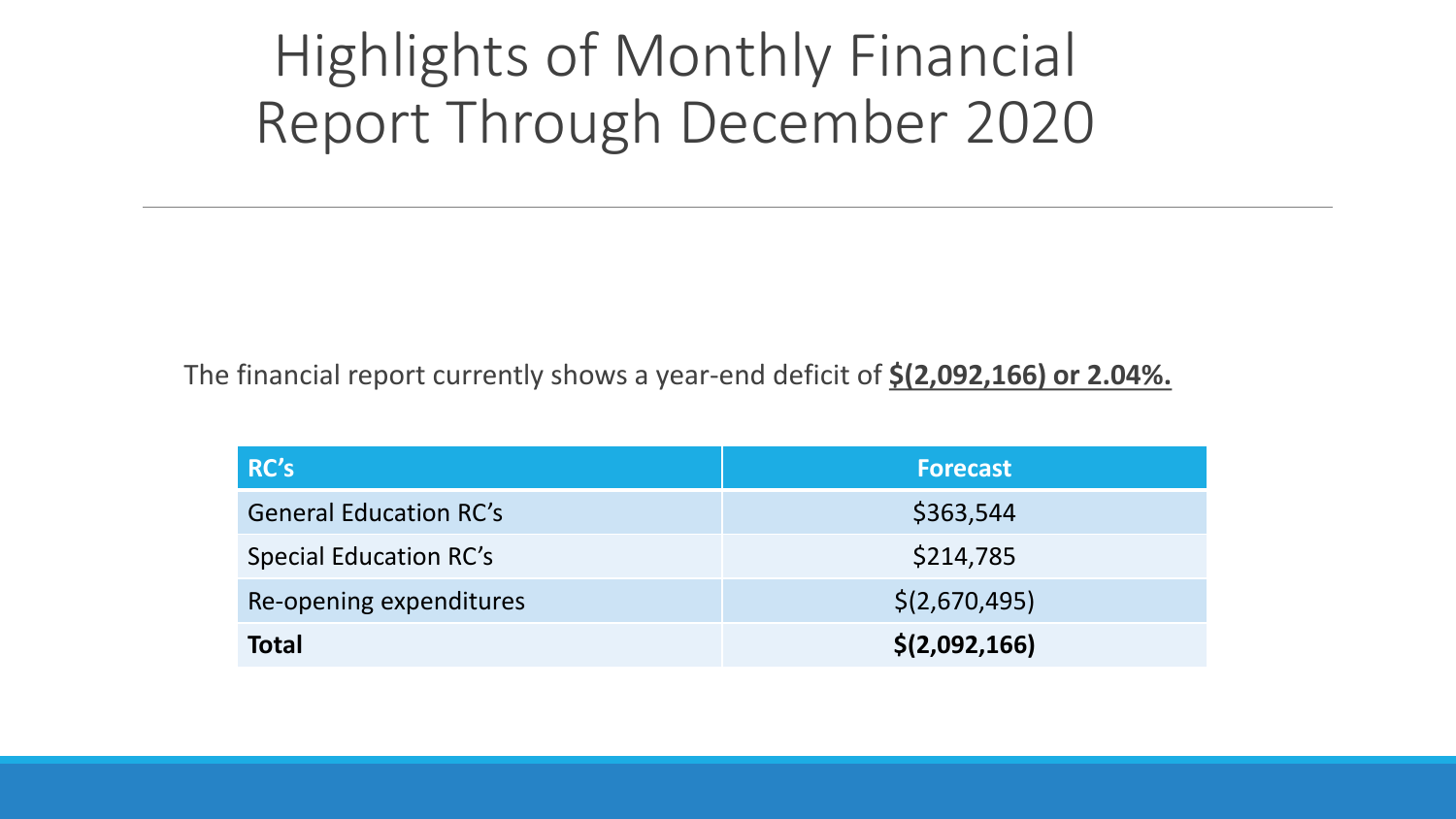# COVID 19 Re-opening Expenses

| <b>Category</b>   | <b>Operating</b><br><b>Fund</b> | <b>Grants</b> | <b>Total</b><br><b>Spending</b> | <b>Less Grants</b> | <b>Less Transfers</b><br>& Proposed<br><b>Transfers</b> | <b>Total</b> |
|-------------------|---------------------------------|---------------|---------------------------------|--------------------|---------------------------------------------------------|--------------|
| <b>Staffing</b>   | \$1,844,439                     | \$0           | \$1,844,439                     | \$0                | $$$ (382,935)                                           | \$1,461,504  |
| <b>Facilities</b> | \$801,139                       | \$389,497     | \$1,190,636                     | $$$ (389,497)      | \$(66, 047)                                             | \$735,092    |
| <b>Technology</b> | \$188,338                       | \$92,611      | \$280,949                       | \$ (92, 611)       | \$0                                                     | \$188,338    |
| <b>Athletics</b>  | \$122,620                       | \$0           | \$122,620                       | \$0                | \$(122, 620)                                            | \$0          |
| Transportation    | \$8,840                         | \$0           | \$8,840                         | \$0                | \$ (8, 840)                                             | \$0          |
| <b>Materials</b>  | \$69,551                        | \$0           | \$69,551                        | \$0                | \$ (69, 551)                                            | \$0          |
| <b>Total</b>      | \$3,034,927                     | \$482,108     | \$3,517,035                     | \$ (482, 108)      | \$(649,993)                                             | \$2,384,934  |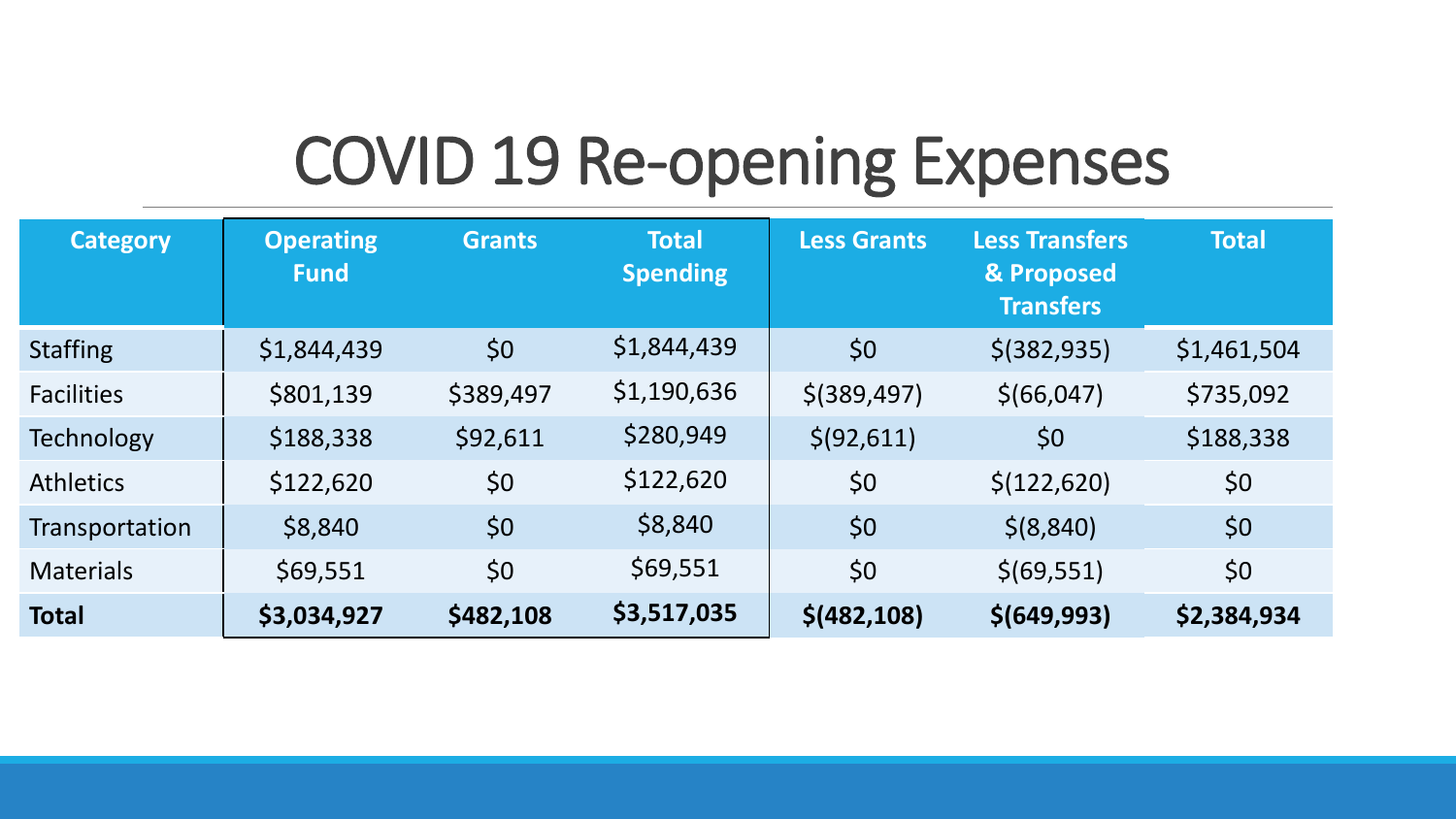# Change in Re-opening Expenses

|                                                                       | <b>Forecast</b> | <b>Category</b>   | <b>Category Difference</b> |
|-----------------------------------------------------------------------|-----------------|-------------------|----------------------------|
| <b>October (Operating) Re-opening Expenses</b>                        | \$2,447,939     |                   |                            |
| Salary savings from unfilled campus monitor at DHS                    | \$(19,688)      | <b>Salaries</b>   |                            |
| Salary savings from unfilled Technology Technician                    | \$(46,552)      | <b>Salaries</b>   |                            |
| Salary savings from Lunch Monitors due to Hybrid/Remote Schedules     | \$(25, 222)     | <b>Salaries</b>   |                            |
| LPN Savings from fully remote days                                    | \$(13, 440)     | <b>Salaries</b>   |                            |
| Food Service projected shortfall due to Hybrid/Remote Schedules       | \$388,964       | <b>Salaries</b>   | +\$284,062                 |
| <b>Reduction in Plexiglas</b>                                         | \$(14,999)      | <b>Facilities</b> |                            |
| Savings from Contracted Cleaning Weekend Service due to Hybrid/Remote | \$(16,750)      | <b>Facilities</b> |                            |
| PPE's                                                                 | \$2,086         | <b>Facilities</b> | \$(29,663)                 |
| <b>Technology Equipment</b>                                           | \$260           | Technology        | $+260$                     |
| <b>YMCA Boys Swimming</b>                                             | \$(26, 100)     | <b>Athletics</b>  |                            |
| <b>YMCA Gymnastics</b>                                                | \$(6,000)       | <b>Athletics</b>  | \$ (32, 100)               |
| <b>Adjusted Re-opening Expenses</b>                                   | \$2,670,497     |                   |                            |
| <b>Proposed Transfers</b>                                             | \$(285, 563)    |                   |                            |
| <b>December Forecast for Re-opening Expenses</b>                      | \$2,384,934     |                   |                            |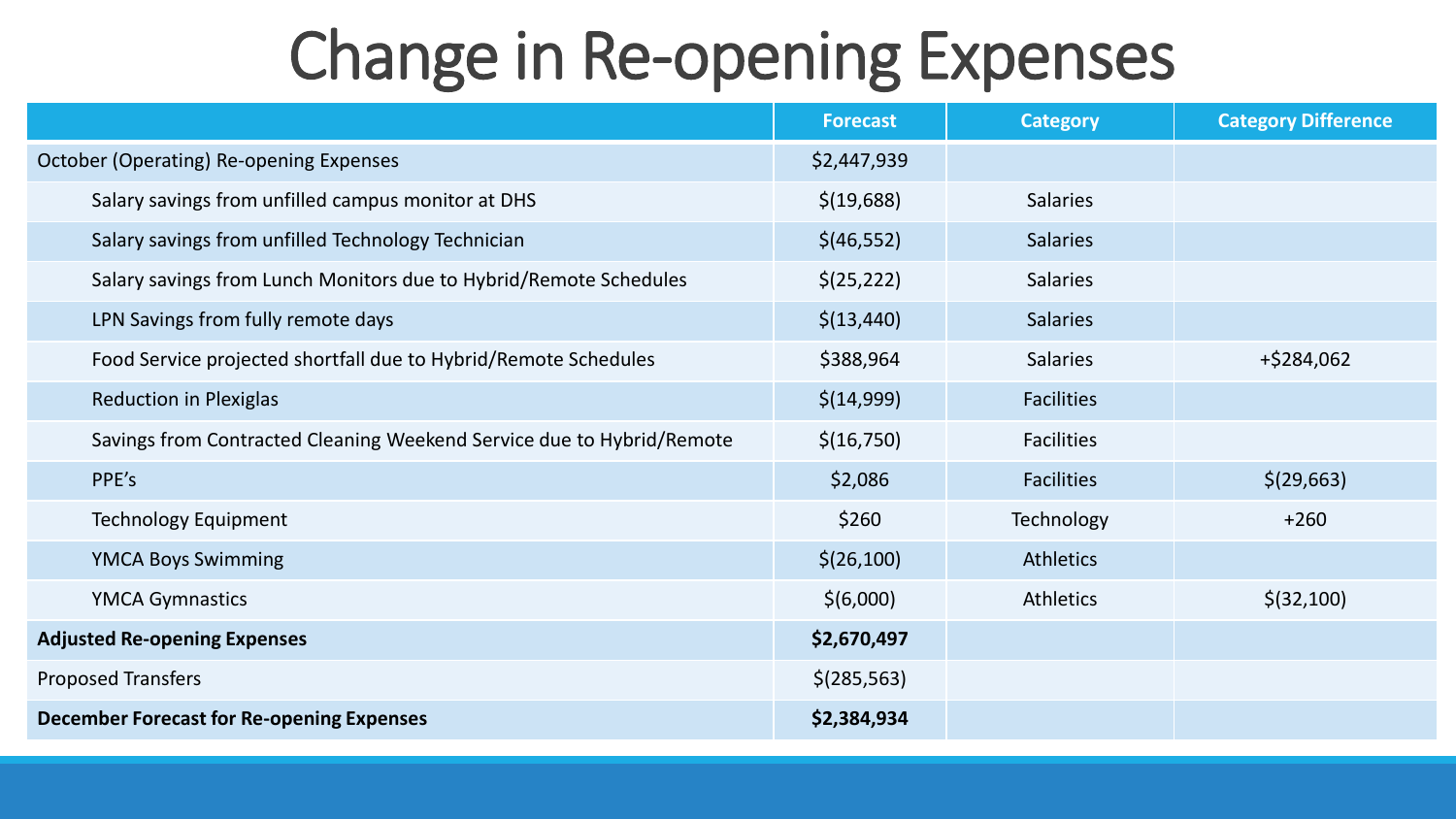**Salaries**: The negative variance within salaries is largely attributed to the following

| Rental Custodial Overtime: \$33,500  |  |
|--------------------------------------|--|
| Interns: \$22,950                    |  |
| Weight Room: \$10,000                |  |
| Clubs and Councils: \$23,869         |  |
| Intramurals: \$46,235                |  |
| Salary Savings/Turnover: \$180,960   |  |
| Contract Support: \$48,046           |  |
| Re-opening Costs: \$(1,425,437)      |  |
| Total Salary Forecast: \$(1,059,877) |  |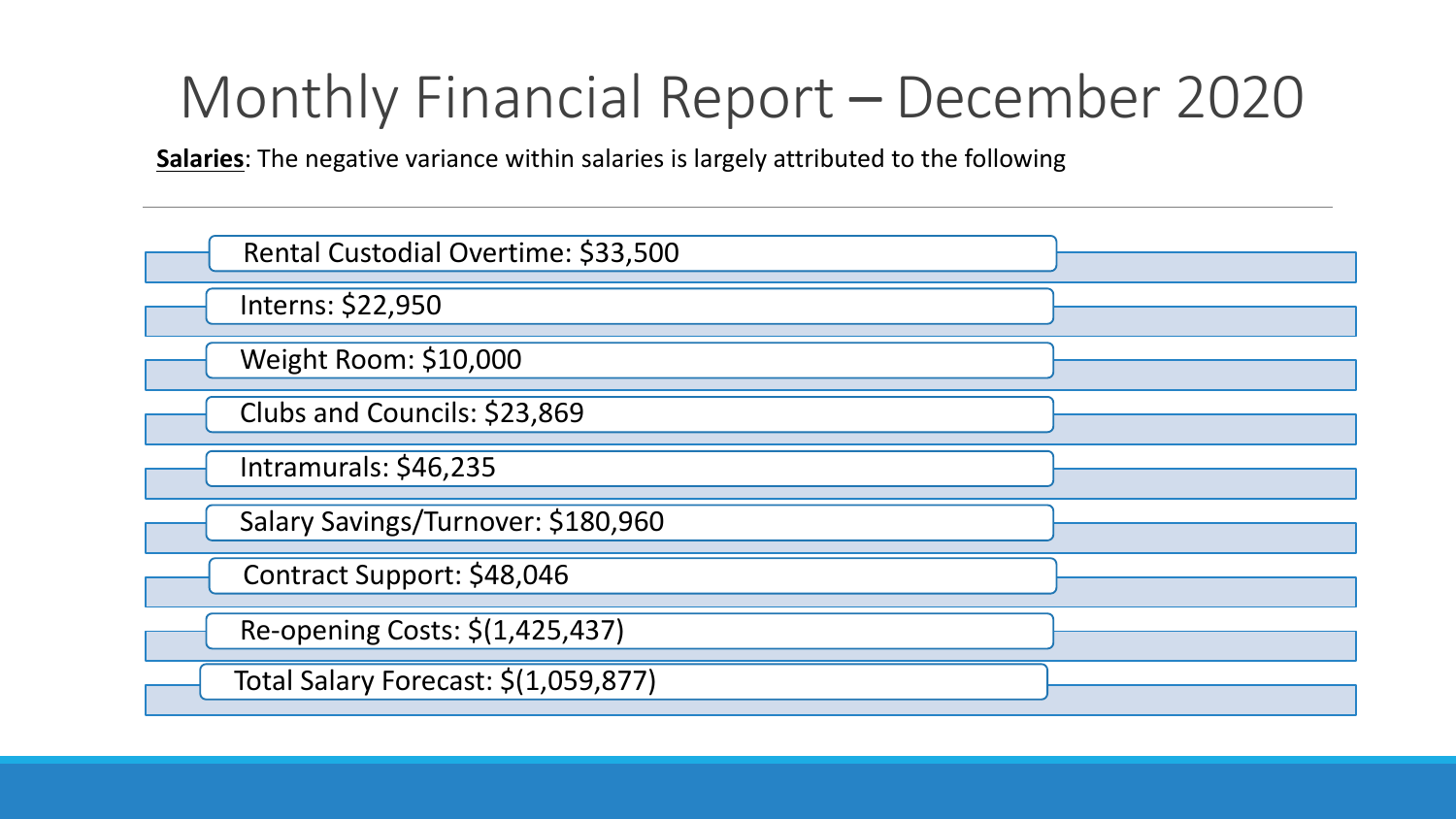**Operating**: The negative variance within operating is largely attributed to the following

| Teaching Supplies: \$17,064                        |  |
|----------------------------------------------------|--|
| Other Student Activities: \$7,000                  |  |
| Athletic Transportation: \$51,730                  |  |
| Athletic Sports Officials: \$12,000                |  |
| Professional Meetings: \$9,089                     |  |
| <b>Music Transportation: \$5,705</b>               |  |
| Recruitment & Travel: \$8,500                      |  |
| Special Education Software Supplies: \$(12,500)    |  |
| <b>Adult Education Contracted Service: \$4,500</b> |  |
| Special Education Transportation: \$60,405         |  |
| Special Education Tuition: \$200,625               |  |
| COVID Re-opening Expense: \$(1,089,620)            |  |
| Total Operating Expenses: \$(725,503)              |  |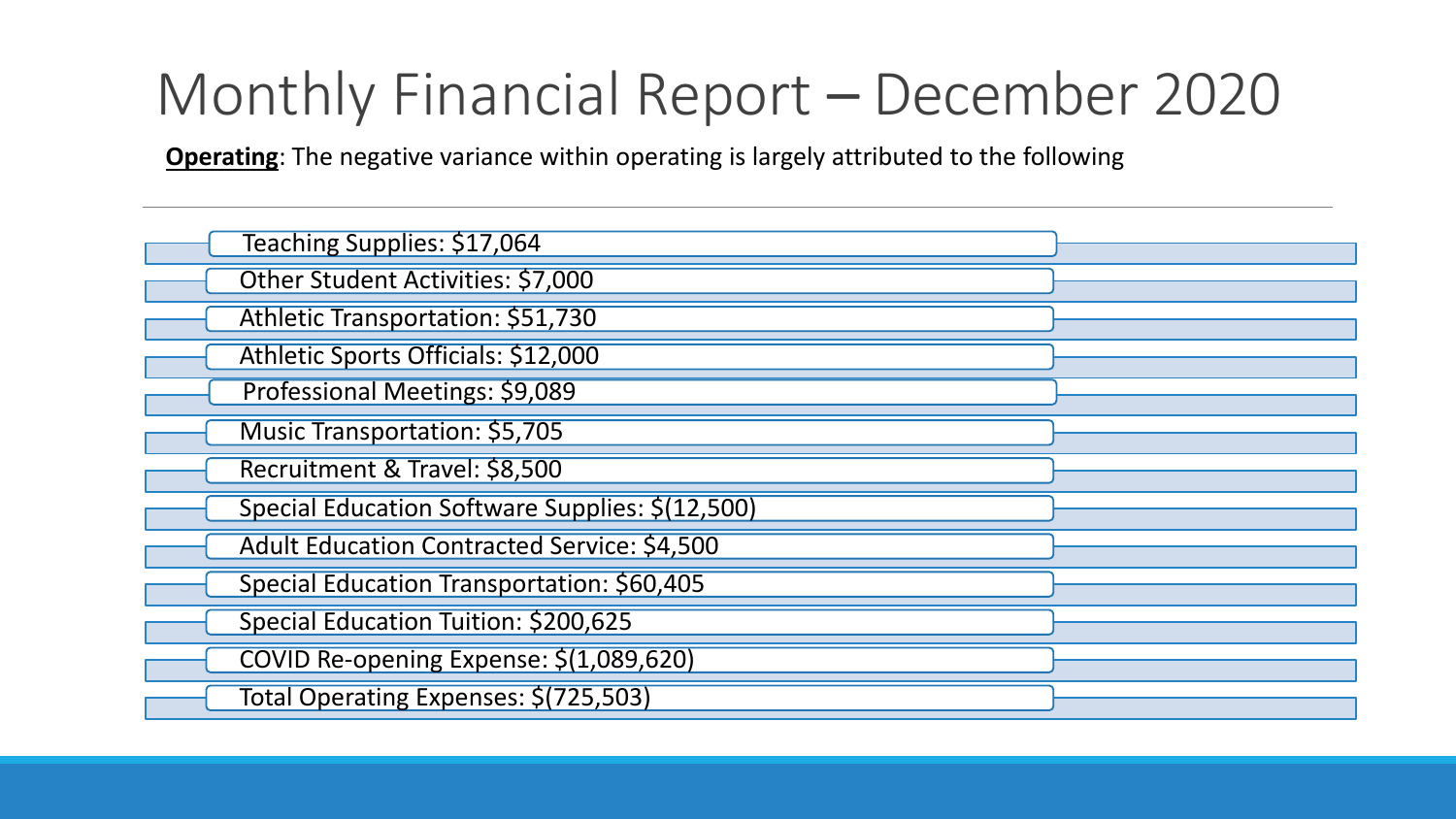**Fixed**: The positive variance within fixed is largely attributed to the following

| Regular Transportation: \$36,028   |  |
|------------------------------------|--|
| Property Insurance: \$1,180        |  |
| Unemployment Insurance: \$(40,159) |  |
| <b>Utilities: \$12,661</b>         |  |
| Total Fixed Forecast: \$9,710      |  |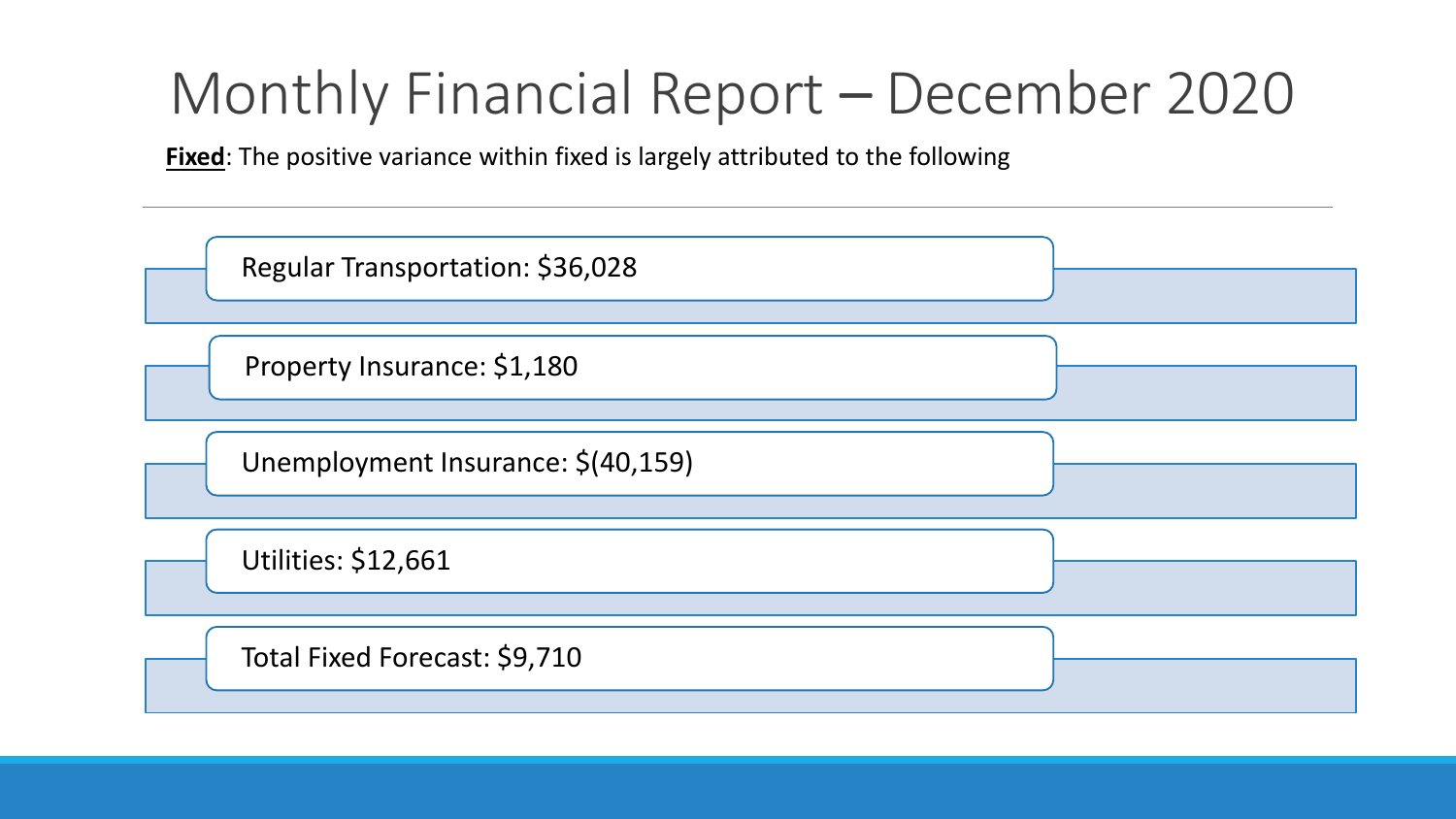**Equipment**: The negative variance within Equipment is largely attributed to the following

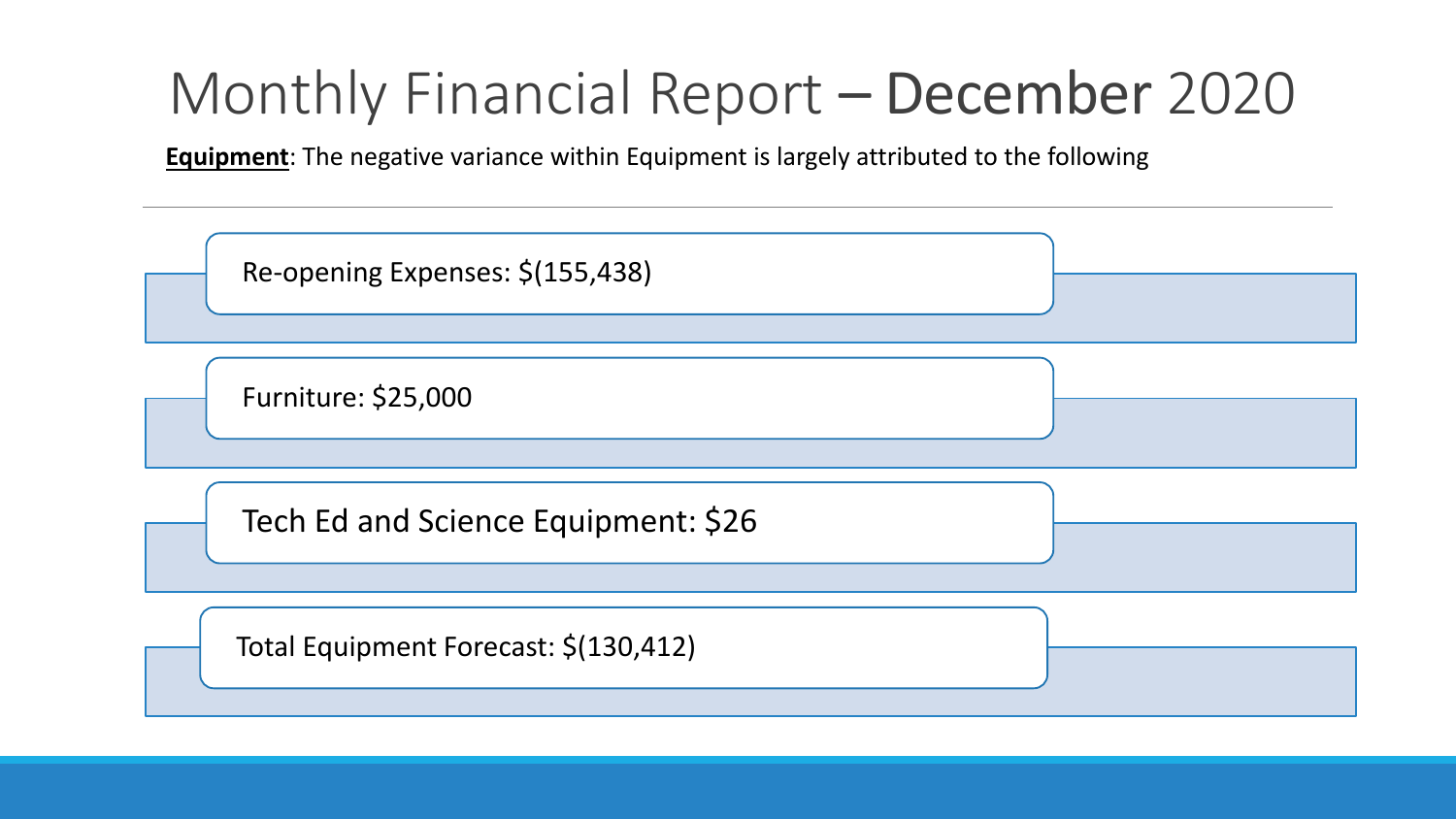**Revenue**: The negative variance within revenue is largely attributed to the following

| Building Rentals: \$(69,587)        |  |
|-------------------------------------|--|
| Field Rentals: \$70,670             |  |
| Summer School: \$2,089              |  |
| Excess Cost: \$(99,460)             |  |
| ELP Tuition: \$(89,797)             |  |
| Total Revenue Forecast: \$(186,085) |  |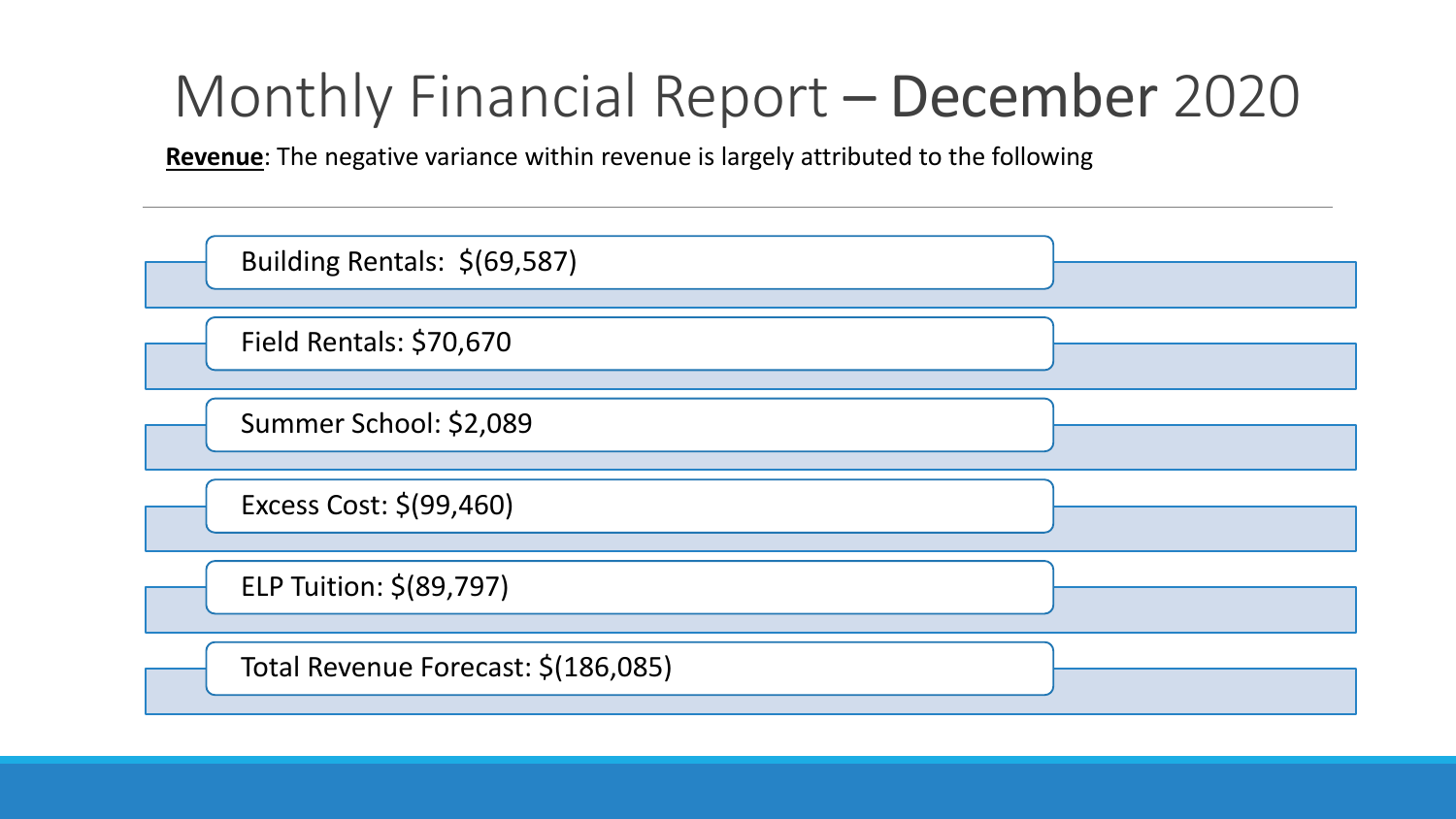| <b>Account</b>                  | <b>Broad Category</b>      | To       | From    | Reason                                        |
|---------------------------------|----------------------------|----------|---------|-----------------------------------------------|
| <b>Resource Materials</b>       | <b>COVID</b>               | \$19,832 |         | Cover the cost of Resource Materials for Math |
| <b>Other Student Activities</b> | <b>Materials</b>           |          | \$7,000 | Savings from China Exchange                   |
| <b>Staff Development</b>        | Other Purchased Svs.       |          | \$1,500 | <b>CEN Conference cancelled</b>               |
| Recruitment                     | <b>Other Purchased Svs</b> |          | \$1,500 | <b>CES Conference cancelled</b>               |
| <b>Music Transportation</b>     | <b>Other Purchased Svs</b> |          | \$5,705 | <b>Music Competitions cancelled</b>           |
| <b>Field Trips</b>              | <b>Other Purchased Svs</b> |          | \$3,750 | Field Trips cancelled                         |
| <b>Local Travel</b>             | <b>Other Purchased Svs</b> |          | \$377   | Less itinerant travel                         |
|                                 |                            |          |         |                                               |
| <b>Resource Materials</b>       | <b>COVID</b>               | \$1,990  |         | <b>ELP Materials for COVID</b>                |
| <b>Textbooks</b>                | Materials                  |          | \$1,990 | Less textbooks due to less students           |
|                                 |                            |          |         |                                               |
| <b>Resource Materials</b>       | <b>COVID</b>               | \$978    |         | Reopening Plan                                |
| <b>Professional Meetings</b>    | Other Purchased Svs.       |          | \$978   | <b>DMG Conference Cancelled</b>               |
|                                 |                            |          |         |                                               |
| <b>Resource Materials</b>       | <b>COVID</b>               | \$7,926  |         | Art COVID supplies                            |
| <b>Professional Meetings</b>    | Other Purchased Svs.       |          | \$6,875 | <b>Cancelled Facilities Conferences</b>       |
| <b>Professional Meetings</b>    | Other Purchased Svs.       |          | \$1,051 | <b>DMG Conference Cancelled</b>               |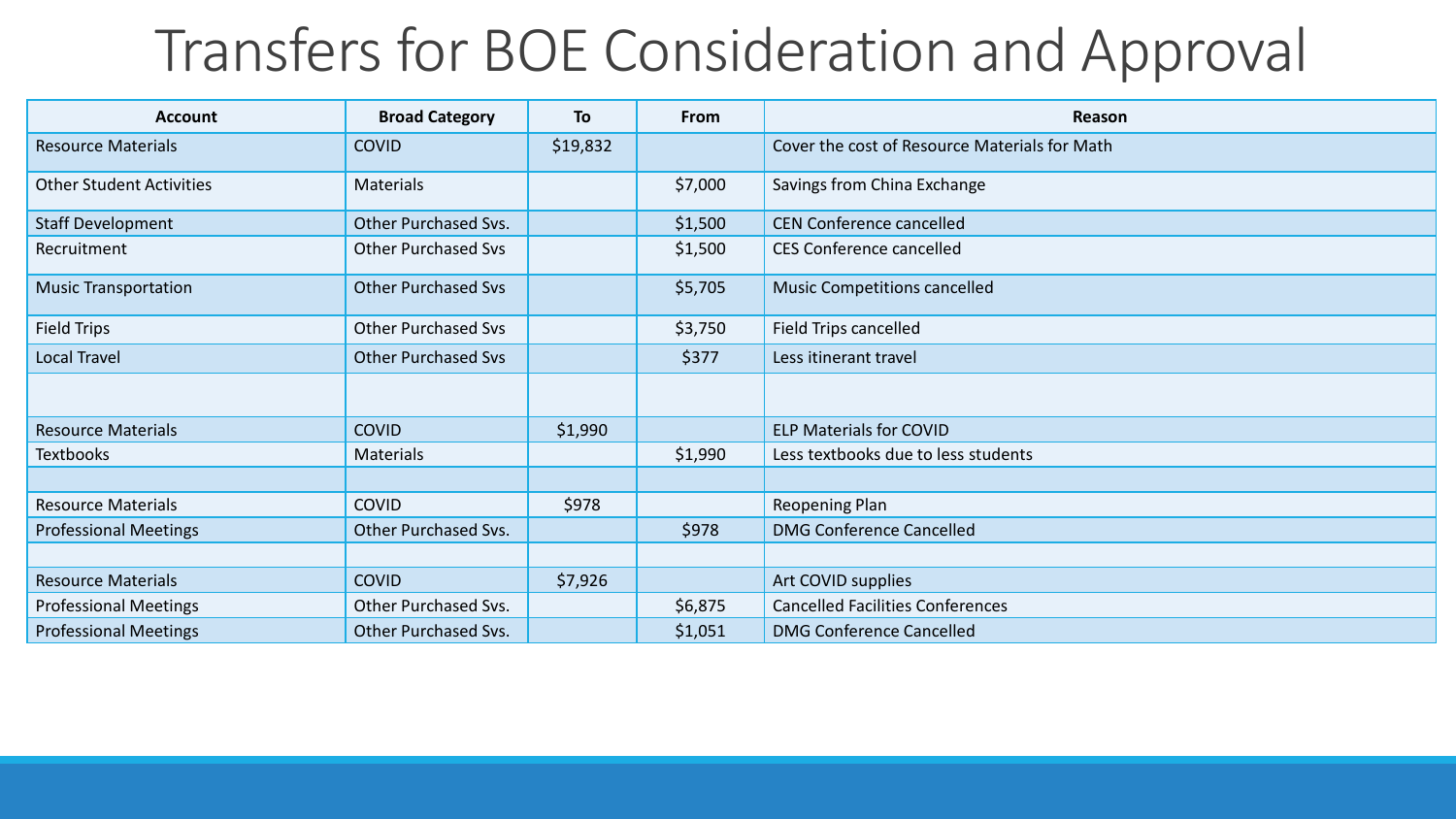| <b>Account</b>                   | <b>Broad Category</b>       | <b>To</b> | <b>From</b> | Reason                                          |
|----------------------------------|-----------------------------|-----------|-------------|-------------------------------------------------|
| <b>Resource Materials</b>        | <b>COVID</b>                | \$32,530  |             | Literacy Materials due to COVID                 |
| <b>Science Materials</b>         | <b>Materials</b>            |           | \$10,000    | Science material savings due to schedule change |
| <b>Instructional Materials</b>   | <b>Materials</b>            |           | \$2,500     | Fitch instructional materials savings           |
| <b>General Teaching Supplies</b> | <b>Materials</b>            |           | \$2,500     | Fitch teaching materials savings                |
| <b>Clubs and Councils</b>        | <b>Salaries</b>             |           | \$3,596     | Clubs not running at MMS due to COVID           |
| <b>Clubs and Councils</b>        | <b>Salaries</b>             |           | \$4,400     | Clubs not running at Hindley due to COVID       |
| <b>Clubs and Councils</b>        | <b>Salaries</b>             |           | \$1,177     | Clubs not running at Holmes due to COVID        |
| <b>Clubs and Councils</b>        | <b>Salaries</b>             |           | \$1,177     | Clubs not running at Ox Ridge due to COVID      |
| Kindergarten Teacher             | <b>Salaries</b>             |           | \$2,243     | <b>Salary Savings</b>                           |
| <b>DSS Revenue</b>               | Revenue                     |           | \$2,089     | <b>DSS Additional Revenue</b>                   |
| <b>Local Travel</b>              | <b>Other Purchased Svs.</b> |           | \$2,848     | Less itinerant travel due to COVID              |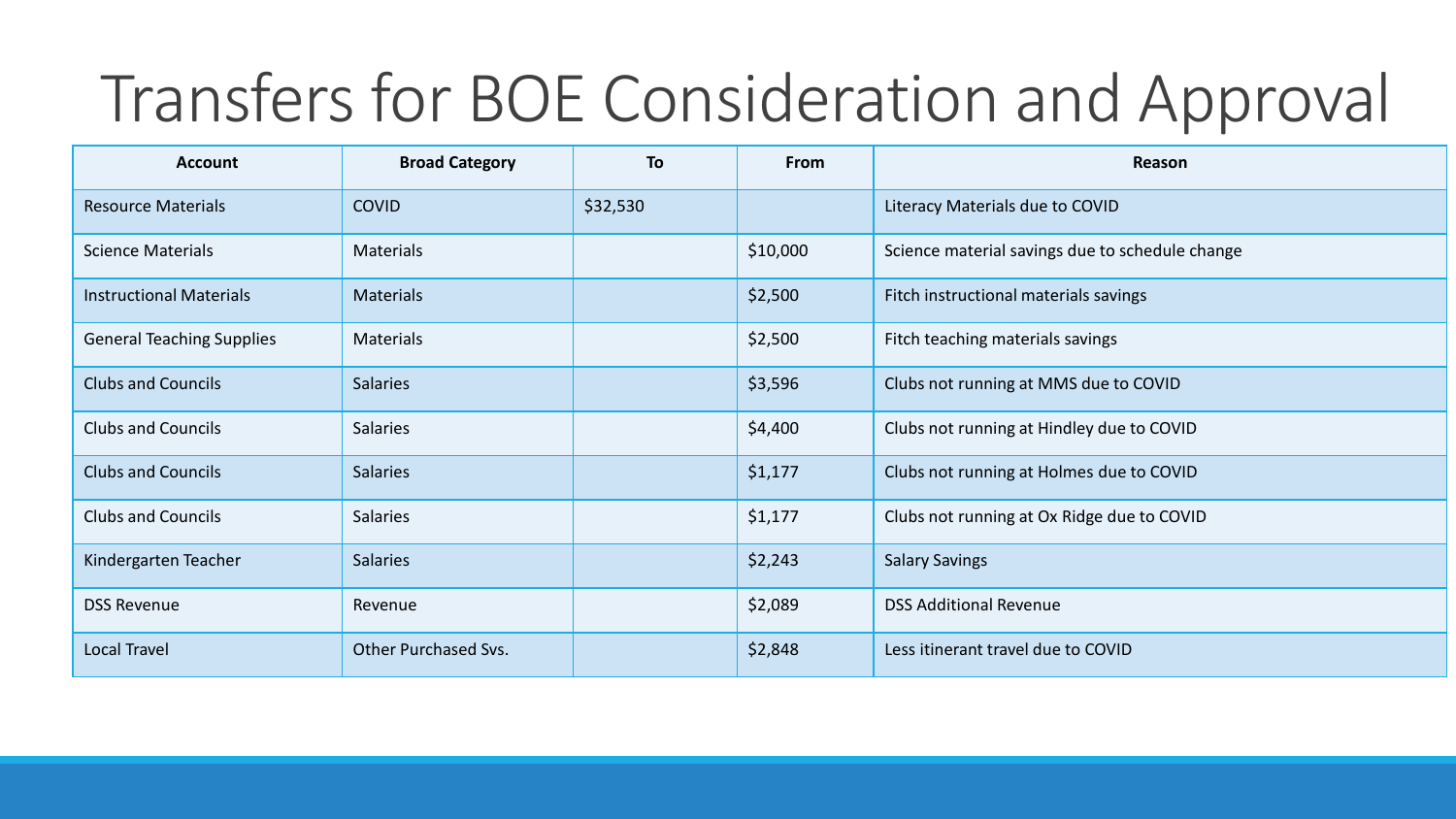| <b>Account</b>                 | <b>Broad Category</b> | To       | From     | Reason                                          |
|--------------------------------|-----------------------|----------|----------|-------------------------------------------------|
| COVID-Interscholastic          | <b>COVID</b>          | \$67,860 |          | <b>YMCA Girls Swimming</b>                      |
| Interscholastic-Officials      | Other Purchased Svs.  |          | \$12,000 | Fall sports officials savings due to COVID      |
| Interscholastic-Transportation | Other Purchased Svs.  |          | \$51,730 | Fall sports transportation savings due to COVID |
| Intramurals                    | <b>Salaries</b>       |          | \$4,130  | No intramurals due to COVID                     |
|                                |                       |          |          |                                                 |
| COVID-Interscholastic          | <b>COVID</b>          | \$13,000 |          | <b>YMCA Gymnastics</b>                          |
| Intramurals                    | <b>Salaries</b>       |          | \$13,000 | No Intramurals due to COVID                     |
|                                |                       |          |          |                                                 |
| COVID-Interscholastic          | <b>COVID</b>          | \$41,760 |          | <b>YMCA Boys Swimming</b>                       |
| Intramurals                    | <b>Salaries</b>       |          | \$29,105 | No intramurals due to COVID                     |
| Weight Room                    | <b>Salaries</b>       |          | \$10,000 | No weight room due to COVID                     |
| <b>Assistant Director</b>      | <b>Salaries</b>       |          | \$2,655  | Salary savings due to turnover                  |